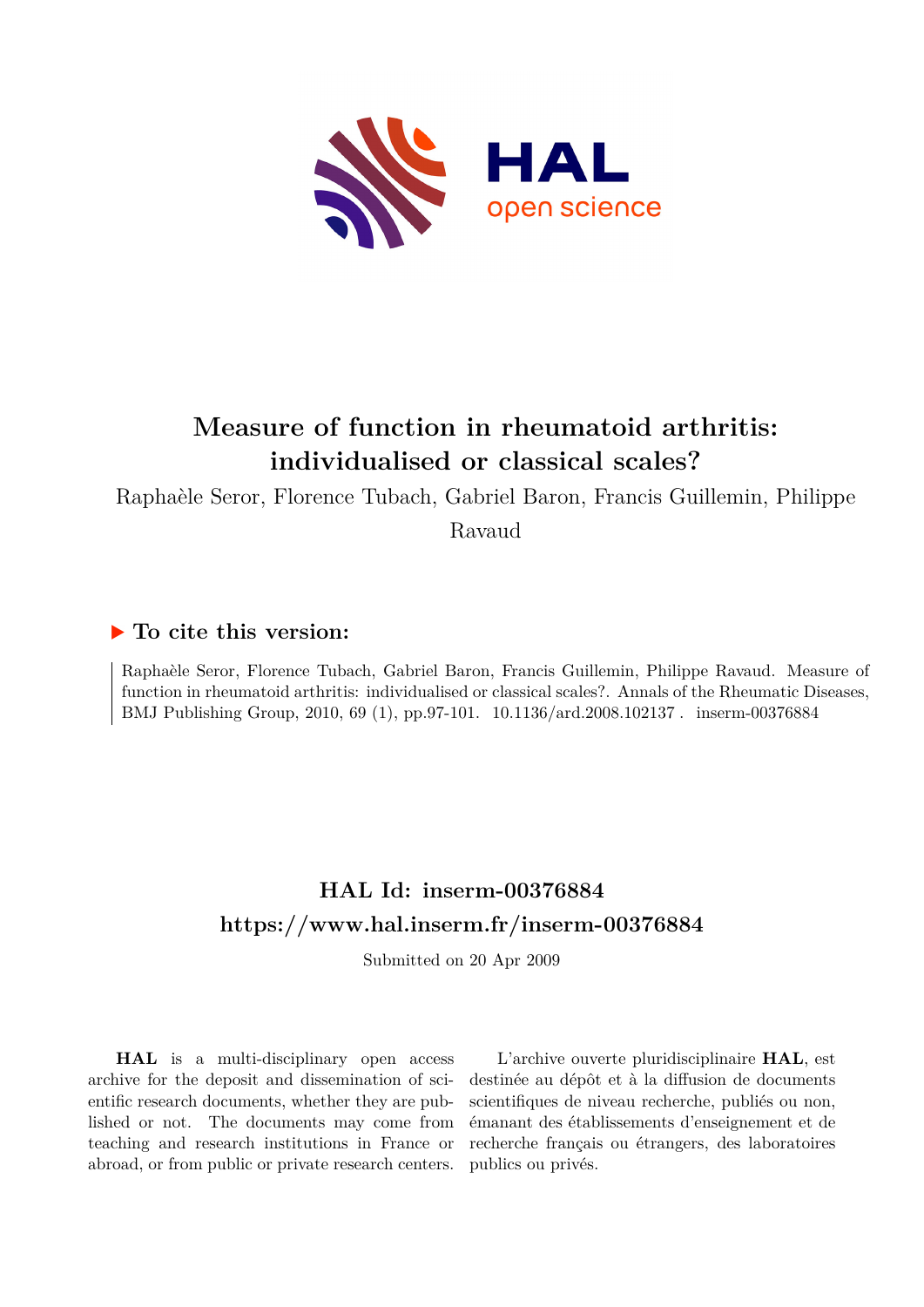## *Measure of function in rheumatoid arthritis: individualised or classical scales?*

**Rapha**è**le Seror** 1 2 \* **, Florence Tubach** 1 2 3 **, Gabriel Baron** 1 2 3 **, Francis Guillemin** <sup>4</sup> **, Philippe Ravaud** 1 2 3

*l* Modèles et méthodes de l'évaluation thérapeutique des maladies chroniques INSERM : U738 , Université Paris-Diderot - Paris VII , Facult é *de m*é*decine Paris 7 16, Rue Henri Huchard 75018 Paris,FR*

*D partement d pid miologie, biostatistique et recherche clinique 2* <sup>é</sup> 'é <sup>é</sup> *AP-HP , H*ô*pital Bichat - Claude Bernard , 46 rue Henri Huchard 75018 Paris,FR*

*Mod les et m thodes de l valuation th rapeutique des maladies chroniques 3* <sup>è</sup> <sup>é</sup> 'é <sup>é</sup> *INSERM : E0357 , GH Xavier Bichat, 48, Rue H. Huchart, 75018, Paris,FR*

*Service d Epidemiologie Nancy 4*  ' *INSERM : UCIE6 , FR*

\* Correspondence should be adressed to: Raphaèle Seror <raphaele.se@gmail.com >

#### **Abstract Objective**

**The Health Assessment Questionnaire Disability Index (HAQ-DI) is the most widely used measure of function in rheumatoid arthritis (RA). To enhance the incorporation of patients**' **view in outcome assessment, this study aimed to evaluate individualized forms of the HAQ-DI.**

#### **Patients and methods**

**HAQ-DI data were prospectively obtained from 370 RA outpatients treated with leflunomide over a 6-month period. At baseline and final visits, patients had to rate the importance they attached to each activity addressed by the 20 HAQ-DI items, and to select the 5 activities they considered the most important. Different individualized scales were evaluated: scales preserving all domains, in which the score for each item is multiplied by or added to its importance; and scales involving for each patient only the 5 most important items. The psychometric properties of theses scales were compared to those of the HAQ-DI.**

#### **Results**

**For each HAQ-DI item, severity and importance scores were weakly correlated. Scores for all individualized scales were highly correlated with the HAQ-DI score (rho>0.75). All scales had a good internal consistency (Cronbach**'**s alpha: 0.87 to 0.88). Compared to the HAQ-DI, individualized scales did not have better sensitivity to change (standardized response mean: 0.64 to 0.69 vs. 0.74).**

#### **Conclusion**

**Individualized scales have similar properties as the HAQ-DI. However, individualized questionnaires measuring importance gave complementary information to the measure of disability. Therefore, even if individualization is probably not needed for group assessment in all randomized controlled trials, the use of individualized questionnaires could be clinically relevant for individual RA patients.**

**MESH Keywords** Activities of Daily Living ; Aged ; Antirheumatic Agents ; therapeutic use ; Arthritis, Rheumatoid ; drug therapy ; physiopathology ; rehabilitation ; Disability Evaluation ; Female ; Humans ; Isoxazoles ; therapeutic use ; Male ; Middle Aged ; Prospective Studies ; Psychometrics ; Reproducibility of Results ; Severity of Illness Index ; Treatment Outcome

**Author Keywords** Health assessment questionnaire ; Rheumatoid arthritis ; Patient-specific index ; Individualization ; Patient reported outcome ; Patient's perspective

Outcome assessment in rheumatoid arthritis (RA) was primarily based on physician-reported outcomes such as measures of disease activity [1 –3 ] or structural progression.[4 , 5 ] However, symptoms such as pain, fatigue and disability are relevant and their assessment is recommended for evaluation of response to treatment.[6 ] The Health Assessment Questionnaire Disability Index (HAQ-DI) is a valid, reliable, and widely used tool to measure functional status in RA patients.[7 –10 ] It is a standardized questionnaire, identical for all patients, investigating patients' ability to perform some activities, as well as the importance of being able to perform each activity. However, these issues may vary widely among individuals. Furthermore, enhancing patients' perspectives in RA outcome assessment was noted as a major focus for research.[6 , 11 ]

For these reasons, patient-specific, or individualized, scales have been developed to address each patient's priorities in outcome assessment in RA.[12 –15 ] Some have been shown to be more sensitive to change than classical instruments.[16 –18 ] However, most of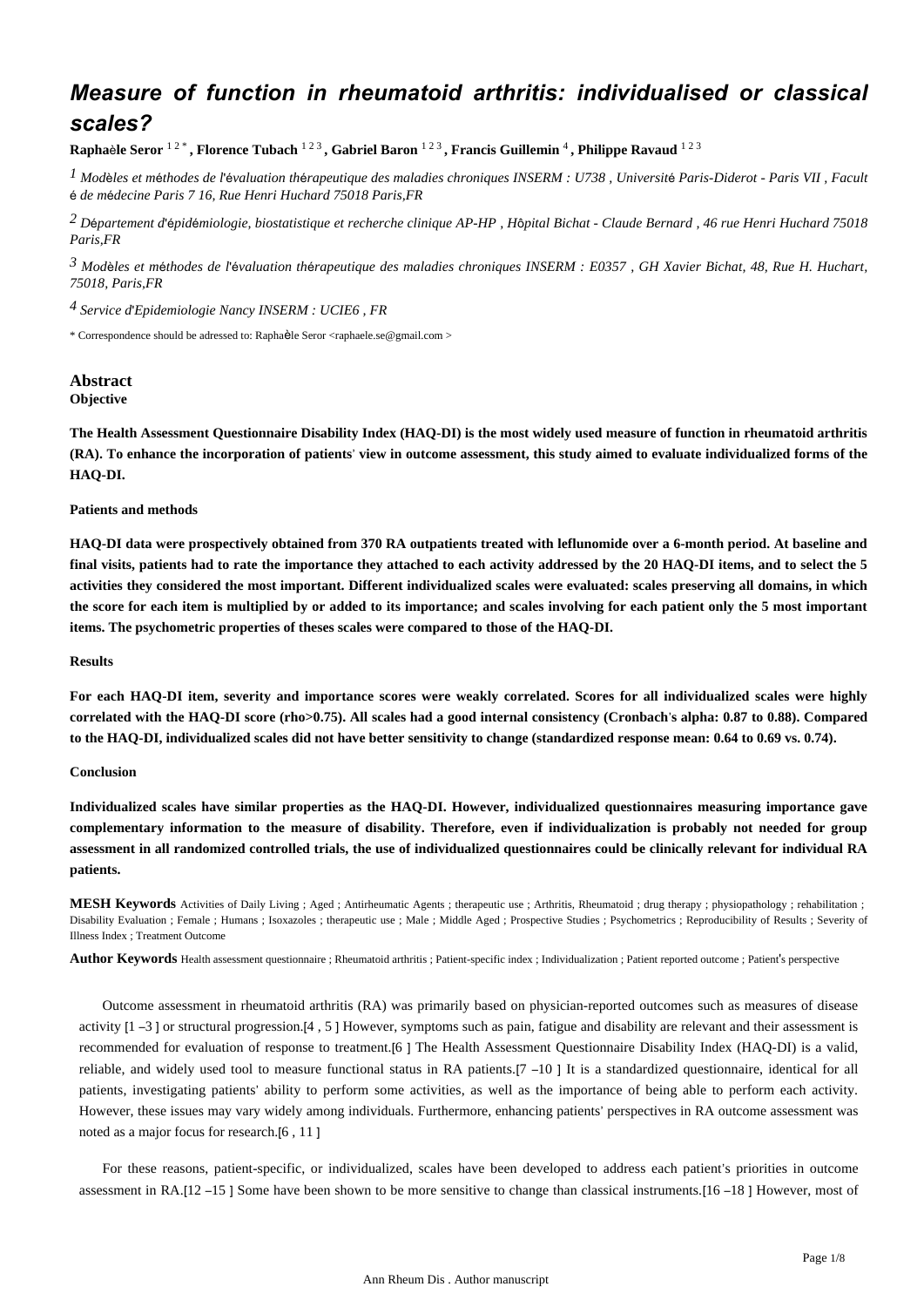them involve semi-structured interviews requiring 15 to 40 minutes to complete.[19 ] Hewlett et al. developed an individualized questionnaire derived from the modified HAQ, [20, 21] where each item is weighted by the importance it has for each patient. However, responsiveness of the scale has not been evaluated.

We designed this prospective study to develop, validate and evaluate psychometric properties of patient-specific scales, assessing the level of disability in RA patients, derived from the HAQ-DI according to several methods of individualization.

## **PATIENTS AND METHODS**

#### **Study population**

Data were obtained from a 6-month, prospective, open-label study involving 378 RA outpatients treated with leflunomide.[22] Patients included had RA as defined by the American Rheumatism Association revised criteria,[23 ] with active disease defined by a physician global assessment of disease activity ≥2 on a 5-point Likert scale (from 1 to 5). Two visits were scheduled, one at baseline before initiation of leflunomide and one 6 months later.

#### **Measurement**

At baseline and final visits, patients completed:

• The French version of the HAQ-DI,[24] termed the severity questionnaire . It comprises 20 items, referring to ability in performing daily life activities, involving 8 domains and includes a "help and device" component. For each item, score ranged from 0 to 3. The score of each domain is the highest item score of that domain, unless help or a device is required. Dependence on help and device increases a lower score to 2. The overall score is the mean of the 8 domain scores and varies from 0 to 3.

The importance questionnaire : patients had to rate the importance of each HAQ-DI item, by answering the question "In your daily life, the following activity is…". Importance was rated by a 4-point Likert scale, ranging from 0="not important" to 3="extremely important".

The preference questionnaire : patients had to select and order the 5 activities (i.e. HAQ-DI items) they considered the most important in their daily lives.

The swollen and tender joint counts, erythrocyte sedimentation rate (ESR), level of C-reactive protein (CRP) were also collected to obtain the disease activity score (DAS28).

#### **Methods of individualization**

Several individualized scales were obtained:

- Scales based on the importance questionnaire
- With multiplicative, or additive, methods: for each item, the severity score was multiplied by, or added to, the importance score.

The score for each domain was the highest score obtained after combining the severity and importance scores of items of that domain. The total score was the mean score of all 8 domains. Individualized scale, with multiplicative method, preserving all 20 items was also obtained.[25 ]

- Scales based on the preference questionnaire.
- Top 5 HAQ: involving only the 5 most important activities for each patient.

Weighted top 5 HAQ: involving only the 5 most important activities, whereby the severity score is weighted by the rank of preference for this activity (highest weight referred to the most important activity).

In these scales, the resulting items are not the same for all patients. The total score was the sum of the scores, weighted or not, of the 5 most important items.

Initial scores were obtained by combining data from the baseline visit. Final scores were obtained by combining baseline importance or preference ratings and final severity scores. Because the rating of importance has not been applied to the help and device component, individualized scales were developed without this component. Each scale was linearly transformed to a scale of 0 to 3; 0 indicating no disability and 3 indicating maximal possible disability.

#### **Statistical analysis**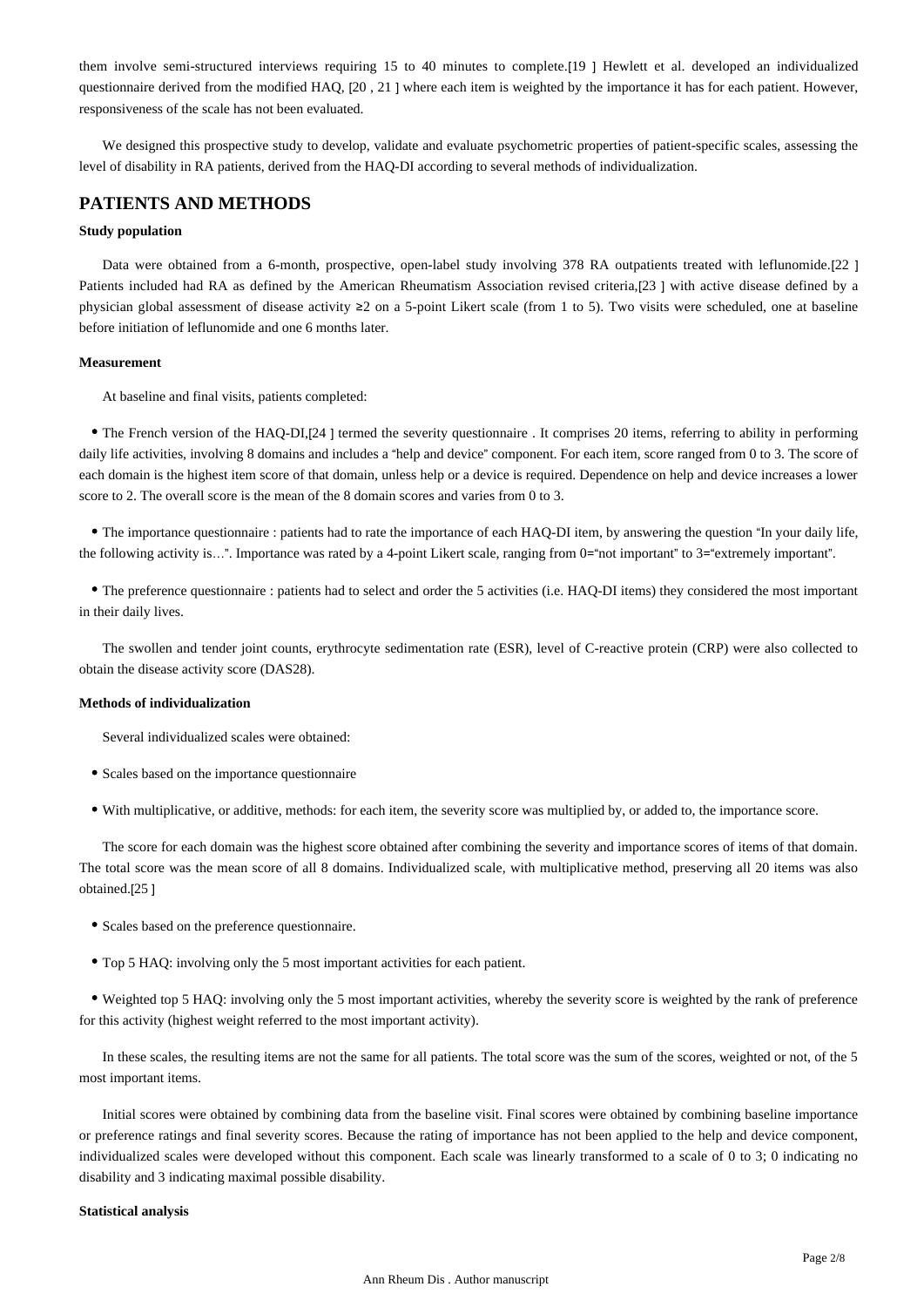All patients who had completed the original HAQ-DI with no missing data at baseline were involved in the development of individualized forms. Psychometric properties of each individualized scale were evaluated, and compared to that of the HAQ-DI:

Construct validity was assessed by Spearman rho correlation between the score of each individualized scale and that of the HAQ-DI. We also examined divergent validity using Spearman correlation between scores of individualized scales and other measures of disease activity (swollen and tender joint count, ESR, CRP level and DAS28).

Internal consistency was assessed, when estimable (i.e. for scales with identical items), by Cronbach's alpha coefficient.[26 ] Estimation of confidence intervals and comparisons of Cronbach's alpha coefficients involved the bootstrap method, with 1000 replications.[27 ]

Responsiveness was assessed by the standardized response mean (SRM), which is the mean change in score between baseline and final visit divided by the standard deviation of the change in score.[28 ] SRM values can be considered large (>0.8), moderate (0.5–0.8) or small (<0.5).[29 , 30 ] SRM confidence interval estimations and SRM comparisons involved the bootstrap method with 1000 replications.[27 ]

Statistical analysis involved use of SAS, release 9.1 (SAS Inst., Cary, NC), and R, release 2.2.1 (The R Foundation for Statistical Computing, Vienna, Austria).

## **RESULTS**

Of the 378 outpatients with RA enrolled in the study, 370 (98%) completed the HAQ-DI without missing data at baseline (table 1 ). Among them, 360 (95%) and 281 (74%) patients correctly completed the importance and preference questionnaires, respectively.

For each item, severity and importance scores were weakly or not significantly correlated (rho ranging from 0.01 to 0.29) (table 2). Plots of severity by importance scores revealed that patients with the highest severity scores for items did not necessarily grade the items as important and patients with the lowest severity score for items did not necessarily consider the items as not important (figure 1 ). As for item "get on and off the toilet", 71% (124/175) of the not disabled patients (severity score of 0) considered this activity as important or extremely important. At the baseline, based on the preference questionnaire, the 3 most important items were "dress yourself" (86%), "wash and dry entire body" (63%), and "walk outdoors on flat ground" (55%). Data collected by the importance questionnaire also showed that each of these 3 activities was considered important or extremely important by more than 75% of the patients. At final visit, no change in selection of the 5 most important items was observed for 17% of patients, whereas 34% (61/182) and 66% (121/182) of patients selected at least 4 and 3, respectively, of the initial 5 items they chose.

#### **Construct validity**

All individualized scale scores were highly correlated with the HAQ-DI score (rho≥0.75; table 3 ). Lower correlations were observed with measures of disease activity: tender and swollen joint counts (rho ranging from 0.21 to 0.39) and DAS28 (rho ranging from 0.38 to 0.47). The lowest correlations were observed with biological features of disease activity, such as ESR and CRP level (rho ranging from 0.10 to 0.18).

#### **Internal consistency**

For scales with 8 domains, Cronbach's alpha coefficient ranged from 0.87 to 0.88 (table 3 ). Scales preserving all 20 items had higher Cronbach's alpha coefficients (alpha=0.94).

#### **Responsiveness**

The SRM of the HAQ-DI was 0.74, compared to 0.69 without help and device component ( $p<0.05$ ). SRMs of individualized scales ranged from 0.64 to 0.69 (table 3 ). SRM of scales preserving all 20 items was 0.66.

### **DISCUSSION**

This study evaluated the interest of individualizing the HAQ-DI to measure disability in RA patients. Individualized scales have similar psychometric properties as the parent HAQ-DI, whatever the individualization method used. However, adding a measure of " importance" to a measure of "severity" for each activity provided complementary information that could be clinically useful in decision making for individual patients.

Many studies have shown divergent views of a patient's health between patients and clinicians. [31 –33 ] So far, the use of patient-reported outcomes and inclusion of patients' opinions in their development has gradually increased. [34 ] One usual approach to incorporate patients' opinion in development of patient-reported outcomes is to determine, in a group of patient, the importance of each item and to weight that item with the mean importance score at group level. However, such a group approach assumes concordance of all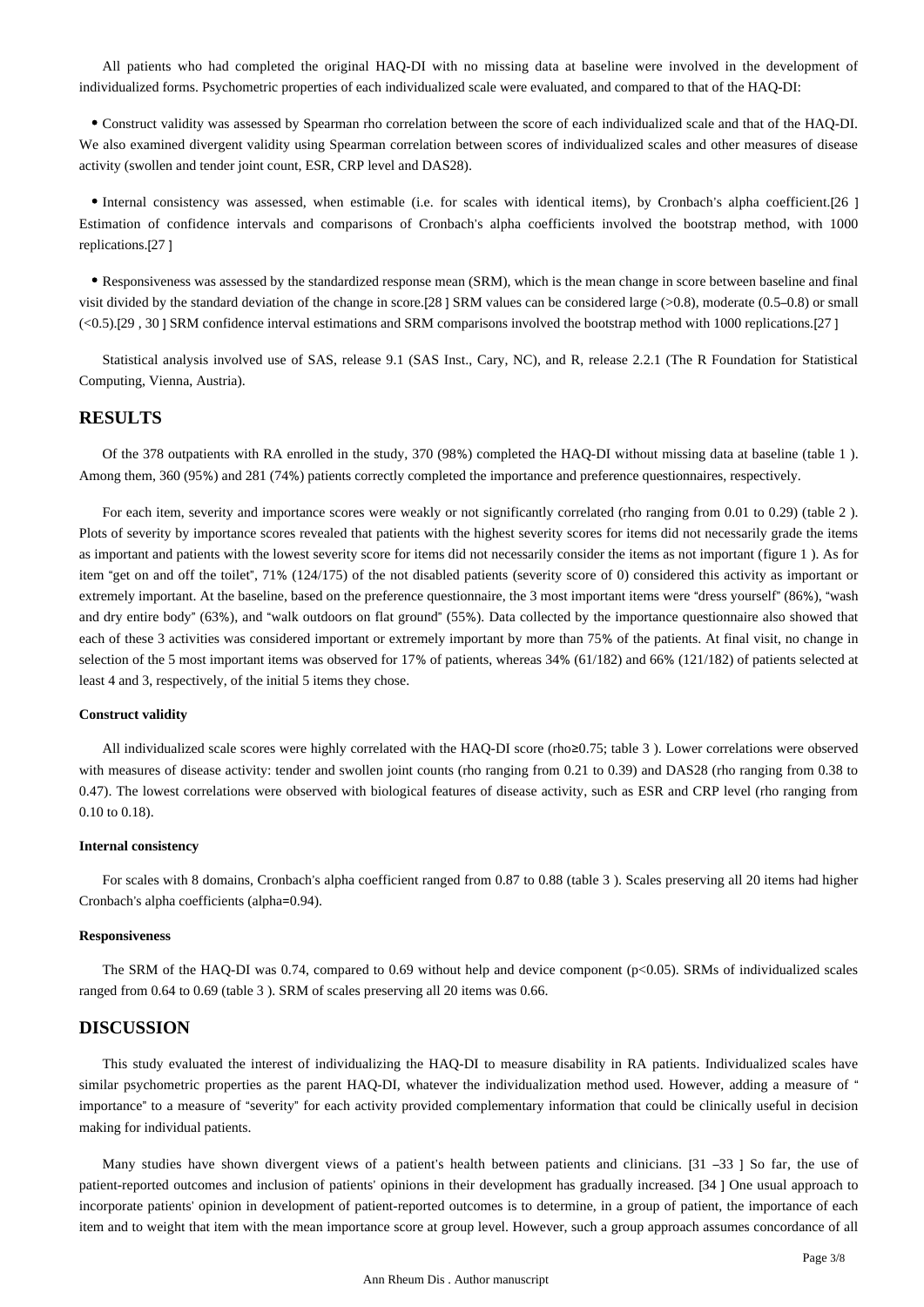patients' views. To facilitate patient input into the assessment process, individualized measured has been proposed. Two key practices are recommended for individualization:[35 ] (i) to incorporate patients' rating of importance in addition to severity for each item, and/or (ii) to augment the instrument with supplemental items that patients can add. Our study relies on the first recommendation, and used 2 methods. The first method combined, for each item, the rating of "severity" and "importance". In the second method, each patient selected a limited number of items he considered the most important. Moreover, both methods were combined, by ranking the importance of these most important items. Regarding the second recommendation, our study unfortunately, did not offer patients the opportunity to provide supplemental relevant items, not contained in the HAO-DI.[31]

Arguing that importance of an activity is closely related to level of disability in performing that activity, some authors wonder whether assessment of disability alone could be sufficient.[36 , 37 ] Against this hypothesis, our resulted showed that for most items, rating of importance and level of disability were weakly correlated. Moreover, as previously shown, ratings of the importance were extremely variable among patients with similar levels of disability, but were also similar among patients with diverse levels of disability. [20 , 38 ] So, individualized approach may be useful in clinical practice to help physician to prioritize care on what is really meaningful to each patient.

In our previous study evaluating individualized forms of the WOMAC function subscale, ratings of the importance and severity of each item were strongly correlated; [38 ] furthermore, the individualized scale retaining the 5 most important activities was more sensitive to change than the parent scale. In that study, patients were asked to define activities that were the most in need of improvement. In the present study, the wording was slightly different, and patients had to define importance of activities of their daily lives, even though they had no difficulty performing them. As shown for item "get on and of the toilet", with this wording, it is likely that important items for a patient may be those that are relevant to him, but perhaps easier to do. Therefore, if these items are initially close to normal, improvement is not possible. Items are therefore less sensitive to change. This difference might explain the discrepancies between results of these studies.

As previously proposed, [25 , 39 ] we also used the HAQ-DI without the help and devices component, but found it less sensitive to change than the parent HAQ-DI. Because the rating of importance was not applied to the help and devices component, individualized scales did not include this component. This omission could have explained in part why the individualized scales had lower responsiveness than the parent HAQ-DI.

Individualized scales derived from the HAQ-DI did not have better responsiveness than the parent HAQ-DI. This could be explained by the wording of the individualized questionnaire that did not focus on activities in need of improvement, and by the scoring method of the HAQ-DI, somewhat already individualized considering for each domain the activity for which the patient is most disabled. However, the measure of importance of an activity gave complementary information to the measure of disability. Therefore, even if individualization is probably not needed for group assessment in all randomized controlled trials, the use of individualized questionnaires could be clinically relevant in decision making for individual patients.

### **Ackowledgements:**

This study was funded Aventis Pharma, Paris, France. We thank all the physicians who participated to this study.

#### **Footnotes:**

#### **Competing interests:** None.

The Corresponding Author has the right to grant on behalf of all authors and does grant on behalf of all authors, an exclusive licence (or non-exclusive for government employees) on a worldwide basis to the BMJ Publishing Group Ltd and its Licensees to permit this article to be published in Annals of the Rheumatic Diseases editions and any other BMJPGL products to exploit all subsidiary rights, as set out in our licence http://ard.bmjjournals.com/ifora/licence.pdf

### **References:**

- 1 . Felson DT , Anderson JJ , Boers M , Bombardier C , Furst D , Goldsmith C . American College of Rheumatology . Preliminary definition of improvement in rheumatoid arthritis . Arthritis Rheum . 1995 ; 38 : 727 - 35
- 2 . van Gestel AM , Prevoo ML , van't Hof MA , van Rijswijk MH , van de Putte LB , van Riel PL . Development and validation of the European League Against Rheumatism response criteria for rheumatoid arthritis. Comparison with the preliminary American College of Rheumatology and the World Health Organization/International League Against Rheumatism Criteria . Arthritis Rheum . 1996 ; 39 : 34 - 40
- 3 . Prevoo ML , van't Hof MA , Kuper HH , van Leeuwen MA , van de Putte LB , van Riel PL . Modified disease activity scores that include twenty-eight-joint counts. Development and validation in a prospective longitudinal study of patients with rheumatoid arthritis . Arthritis Rheum . 1995 ; 38 : 44 - 8
- 4 . Sharp JT . Radiologic assessment as an outcome measure in rheumatoid arthritis . Arthritis Rheum . 1989 ; 32 : 221 9
- 5 . van der Heijde DM . Joint erosions and patients with early rheumatoid arthritis . Br J Rheumatol . 1995 ; 34 : (Suppl 2 ) 74 8
- 6 . Aletaha D , Landewe R , Karonitsch T , Bathon J , Boers M , Bombardier C . Reporting disease activity in clinical trials of patients with rheumatoid arthritis: EULAR/ACR collaborative recommendations . Ann Rheum Dis . 2008 ; 67 : 1360 - 4
- 7 . Fries JF , Spitz P , Kraines RG , Holman HR . Measurement of patient outcome in arthritis . Arthritis Rheum . 1980 ; 23 : 137 45
- 8 . Fries JF , Spitz PW , Young DY . The dimensions of health outcomes: the health assessment questionnaire, disability and pain scales . J Rheumatol . 1982 ; 9 : 789 93
- 9 . Bruce B , Fries JF . The Stanford Health Assessment Questionnaire: a review of its history, issues, progress, and documentation . J Rheumatol . 2003 ; 30 : 167 78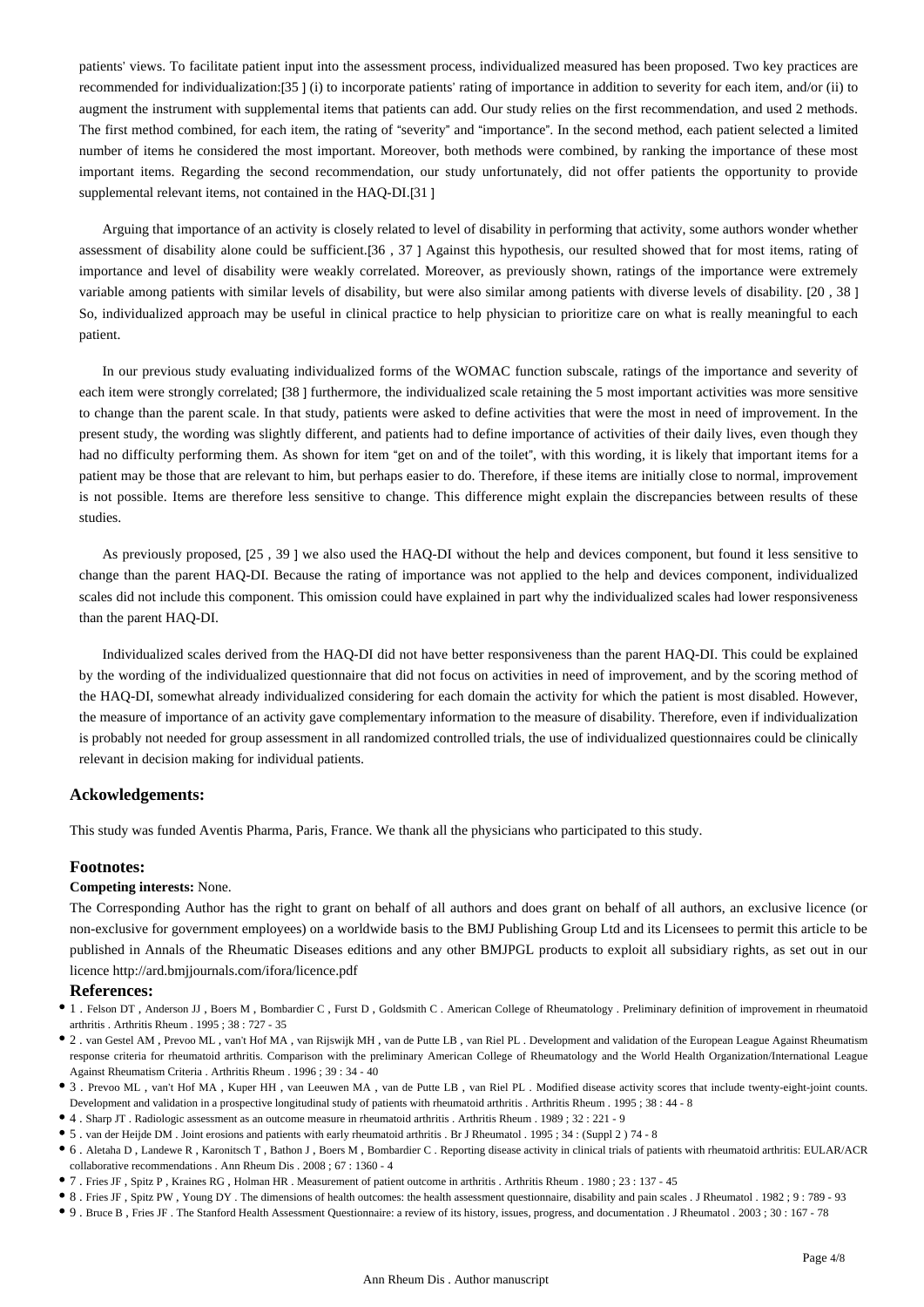- 10 . Ramey D , Fries JF , Sing G . Editor: Spikler B . The Health Assessment Questionnaire Status and review . Quality of life and pharmacoeconomics in clinical trials . 2 Philadelphia Lippincott-Raven ; 1996 ; 227 - 37
- 11 . Kirwan J , Heiberg T , Hewlett S , Hughes R , Kvien T , Ahlmen M . Outcomes from the Patient Perspective Workshop at OMERACT 6 . J Rheumatol . 2003 ; 30 : 868 72
- 12 . Tugwell P , Bombardier C , Buchanan WW , Goldsmith CH , Grace E , Hanna B . The MACTAR Patient Preference Disability Questionnaire--an individualized functional priority approach for assessing improvement in physical disability in clinical trials in rheumatoid arthritis . J Rheumatol . 1987 ; 14 : 446 - 51
- 13 . Bell MJ , Bombardier C , Tugwell P . Measurement of functional status, quality of life, and utility in rheumatoid arthritis . Arthritis Rheum . 1990 ; 33 : 591 601
- 14 . Meenan RF , Gertman PM , Mason JH , Dunaif R . The arthritis impact measurement scales. Further investigations of a health status measure . Arthritis Rheum . 1982 ; 25 : 1048 - 53
- 15 . Ripat J , Etcheverry E , Cooper J , Tate RB . A comparison of the Canadian Occupational Performance Measure and the Health Assessment Questionnaire . Can J Occup Ther . 2001 ; 68 : 247 - 53
- 16 . Tugwell P , Wells G , Strand V , Maetzel A , Bombardier C , Crawford B . Clinical improvement as reflected in measures of function and health-related quality of life following treatment with leflunomide compared with methotrexate in patients with rheumatoid arthritis: sensitivity and relative efficiency to detect a treatment effect in a twelve-month, placebo-controlled trial. Leflunomide Rheumatoid Arthritis Investigators Group . Arthritis Rheum . 2000 ; 43 : 506 - 14
- 17 . Verhoeven AC , Boers M , van der Liden S . Validity of the MACTAR questionnaire as a functional index in a rheumatoid arthritis clinical trial. The McMaster Toronto Arthritis . J Rheumatol . 2000 ; 27 : 2801 - 9
- 18 . Tugwell P , Bombardier C , Buchanan WW , Goldsmith C , Grace E , Bennett KJ . Methotrexate in rheumatoid arthritis. Impact on quality of life assessed by traditional standard-item and individualized patient preference health status questionnaires . Arch Intern Med . 1990 ; 150 : 59 - 62
- 19 . Jolles BM , Buchbinder R , Beaton DE . A study compared nine patient-specific indices for musculoskeletal disorders . J Clin Epidemiol . 2005 ; 58 : 791 801
- 20 . Hewlett S , Smith AP , Kirwan JR . Measuring the meaning of disability in rheumatoid arthritis: the Personal Impact Health Assessment Questionnaire (PI HAQ) . Ann Rheum Dis . 2002 ; 61 : 986 - 93
- 21 Pincus T , Summey JA , Soraci SA Jr , Wallston KA , Hummon NP . Assessment of patient satisfaction in activities of daily living using a modified Stanford Health Assessment Questionnaire . Arthritis Rheum . 1983 ; 26 : 1346 - 53
- 22 . Nguyen M , Kabir M , Ravaud P . Short-term efficacy and safety of leflunomide in the treatment of active rheumatoid arthritis in everyday clinical use: open-label, prospective study . Clin Drug Investig . 2004 ; 24 : 103 - 12
- <sup>•</sup> 23 . Arnett FC , Edworthy SM , Bloch DA , McShane DJ , Fries JF , Cooper NS . The American Rheumatism Association 1987 revised criteria for the classification of rheumatoid arthritis . Arthritis Rheum  $1988 \cdot 31 \cdot 315 = 24$
- 24 . Guillemin F , Braincon S , Pourel J . Measurement of the functional capacity in rheumatoid polyarthritis: a French adaptation of the Health Assessment Questionnaire (HAQ) . Rev Rhum Mal Osteoartic . 1991 ; 58 : 459 - 65
- 25 . Bruce B , Fries JF . The Health Assessment Questionnaire (HAQ) . Clin Exp Rheumatol . 2005 ; 23 : S14 8
- 26 . Cronbach LJ . Coefficient alpha and the internal structure of tests . Psychometrika . 1951 ; 16 : 297 334
- 27 . Efron B , Tibshirani RJ . An Introduction to the Bootstrap . New York Chapman and Hall ; 1993 ;
- 28 . Liang MH , Fossel AH , Larson MG . Comparisons of five health status instruments for orthopedic evaluation . Med Care . 1990 ; 28 : 632 42
- 29 . Husted JA , Cook RJ , Farewell VT , Gladman DD . Methods for assessing responsiveness: a critical review and recommendations . J Clin Epidemiol . 2000 ; 53 : 459 68
- 30 . Streiner DL , Norman GR . Health Measurement Scales: A Practical Guide to Their Developpement and Use . 2 New York Oxford University Press ; 1996 ;
- 31 . Hewlett S , Smith AP , Kirwan JR . Values for function in rheumatoid arthritis: patients, professionals, and public . Ann Rheum Dis . 2001 ; 60 : 928 33
- 32 . Kwoh CK , O'Connor GT , Regan-Smith MG , Olmstead EM , Brown LA , Burnett JB . Concordance between clinician and patient assessment of physical and mental health status . J Rheumatol . 1992 ; 19 : 1031 - 7
- 33 . Berkanovic E , Hurwicz ML , Lachenbruch PA . Concordant and discrepant views of patients' physical functioning . Arthritis Care Res . 1995 ; 8 : 94 101
- 34 . Gossec L , Dougados M , Rincheval N , Balanescu A , Boumpas DT , Canadelo S . The elaboration of the preliminary Rheumatoid Arthritis Impact of Disease (RAID) score: a EULAR initiative . Ann Rheum Dis . 2008 ;
- 35 . Gill TM , Feinstein AR . A critical appraisal of the quality of quality-of-life measurements . Jama . 1994 ; 272 : 619 26
- 36 . Kvien TK , Heiberg T . Patient perspective in outcome assessments--perceptions or something more? . J Rheumatol . 2003 ; 30 : 873 6
- 37 . Heiberg T , Kvien TK . Preferences for improved health examined in 1,024 patients with rheumatoid arthritis: pain has highest priority . Arthritis Rheum . 2002 ; 47 : 391 - 7
- 38 . Seror R , Tubach F , Baron G , Falissard B , Logeart I , Dougados M . Individualising the Western Ontario and McMaster Universities osteoarthritis index (WOMAC) function subscale: incorporating patient priorities for improvement to measure functional impairment in hip or knee osteoarthritis . Ann Rheum Dis . 2008 ; 67 : 494 - 9
- 39 . Wolfe F . Which HAQ is best? A comparison of the HAQ, MHAQ and RA-HAQ, a difficult 8 item HAQ (DHAQ), and a rescored 20 item HAQ (HAQ20): analyses in 2,491 rheumatoid arthritis patients following leflunomide initiation . J Rheumatol . 2001 ; 28 : 982 - 9

#### **Figure 1**

Patterns of plots of scores of severity by importance for 3 of the 20 HAQ-DI items

These graphics represent patterns of plots of severity scores against importance scores. The area of each point is proportional to the number of patients. Plots showed that patients with the highest severity scores for items did not necessarily grade the items as important (item 13: "Reach and get down a 5 lb object") and patients with the lowest severity score for items did not necessarily consider the items as not important (item 1 and 12: "Dress yourself" and "Get on and off the toilet").<br>Dress yourself

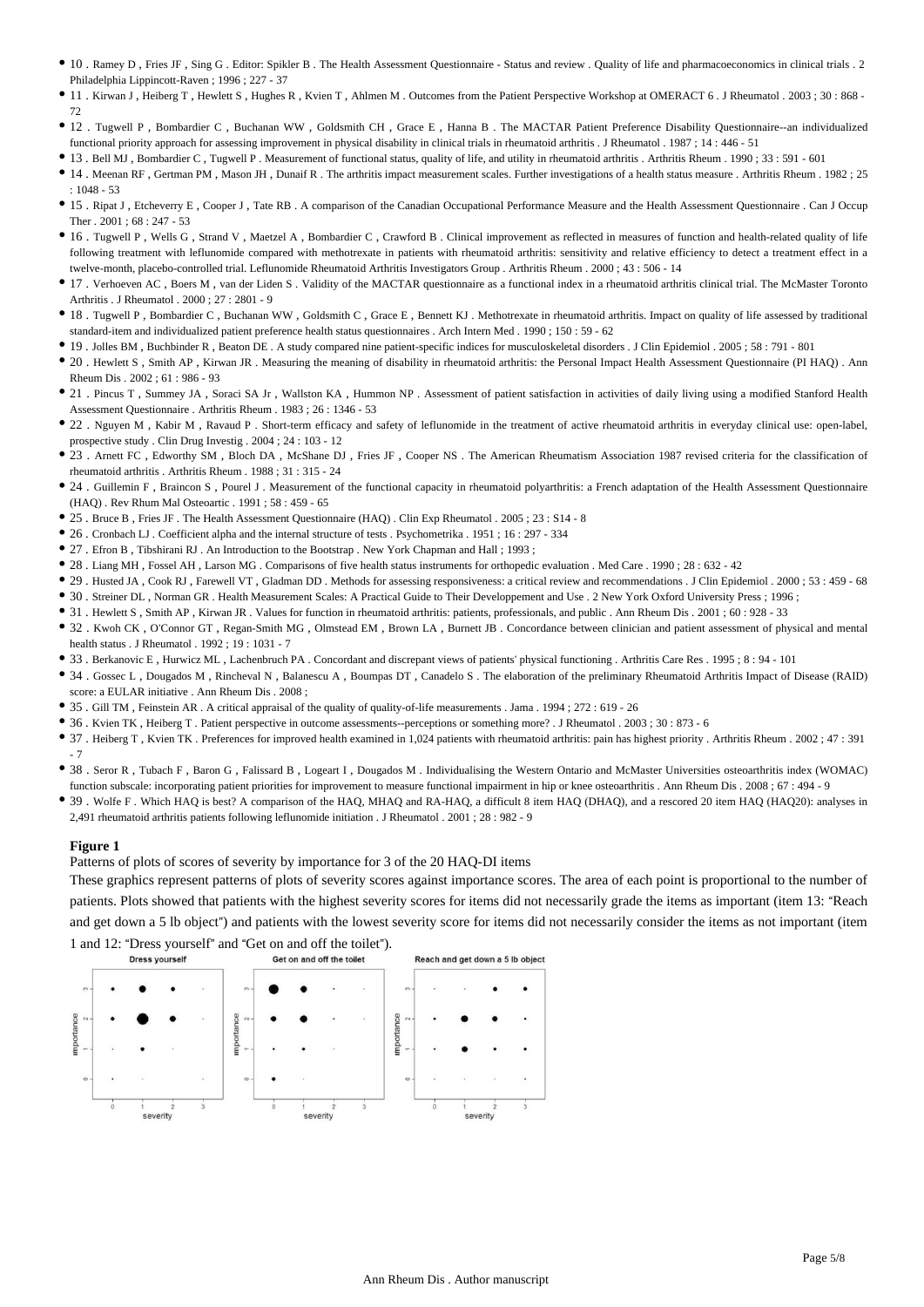## **Table 1**

Baseline characteristics of patients

|                                                 | Patients with complete data for HAQ-DI | Patients with complete data for all scores |
|-------------------------------------------------|----------------------------------------|--------------------------------------------|
|                                                 | $N = 370$                              | $N = 281$                                  |
| Age (years)                                     | $58.37 \pm 11.93$                      | $58.13 \pm 11.87$                          |
| Sex (female)                                    | 292 (78.92%)                           | 225 (80.07%)                               |
| <b>Rheumatoid factor positive</b>               | 248 (66.85%)                           | 174 (61.92%)                               |
| <b>Disease duration (years)</b>                 | $9.84 \pm 8.49$                        | $9.34 \pm 8.25$                            |
| <b>Prior DMARD intake</b>                       | 325 (87.84%)                           | 243 (86.48%)                               |
| Patient global assessment of disease activity   | $52.41 \pm 19.08$                      | $52.82 \pm 19.53$                          |
| Physician global assessment of disease activity | $51.58 \pm 17.11$                      | $51.63 \pm 17.12$                          |
| Swollen joint count (/28)                       | $9.78 \pm 5.70$                        | $9.51 \pm 5.76$                            |
| Tender joint count (/28)                        | $12.02 \pm 6.58$                       | $11.98 \pm 6.66$                           |
| $ESR$ (mm)                                      | $30.14 \pm 22.25$                      | $30.46 \pm 21.81$                          |
| $CRP$ level $(mg/L)$                            | $23.43 \pm 30.80$                      | $23.64 \pm 31.03$                          |
| <b>DAS28</b>                                    | $5.62 \pm 1.10$                        | $5.62 \pm 1.11$                            |
| <b>HAQ-DI</b>                                   | $1.40 \pm 0.62$                        | $1.41 \pm 0.61$                            |
|                                                 | Range [0.00–2.87]                      | Range [0.12–2.75]                          |

Data are presented as mean ± SD or n (%)

DAS: disease activity score; DMARD: disease-modifying anti-rheumatic drug; ESR: erythrocyte sedimentation rate; HAQ-DI: health assessment questionnaire disability index; CRP: C-reactive protein

## **Table 2**

Importance of each activity of the HAQ-DI from the patient's perspective

|                    |                                      | <b>Severity</b><br><b>Ouestionnaire</b>      | <b>Importance</b><br><b>Ouestionnaire</b>    |                                                       | <b>Preference Questionnaire</b>                     |                                                               |                                                                      |
|--------------------|--------------------------------------|----------------------------------------------|----------------------------------------------|-------------------------------------------------------|-----------------------------------------------------|---------------------------------------------------------------|----------------------------------------------------------------------|
| <b>Domain Item</b> |                                      | <b>Mean baseline</b><br>disability $(n=370)$ | <b>Mean baseline</b><br>importance $(n=360)$ | <b>Correlation between</b><br>severity and importance | selected<br>Items<br>at<br>baseline visit $(n=274)$ | Items selected at both baseline<br>and final visits $(n=182)$ | Identical items selected at baseline<br>and at final visit $(n=182)$ |
|                    | <b>Dressing and grooming</b>         |                                              |                                              |                                                       |                                                     |                                                               |                                                                      |
|                    | Dress yourself                       | $1.07 \pm 0.76$                              | $2.14 \pm 0.80$                              | 0.15                                                  | 234 (86%)                                           | 124 (68%)                                                     | 142 (78%)                                                            |
|                    | Shampoo your hair                    | $0.95 \pm 0.89$                              | $1.89 \pm 0.91$                              | 0.24                                                  | 37(14%)                                             | 7(4%)                                                         | 156 (86%)                                                            |
| <b>Arising</b>     |                                      |                                              |                                              |                                                       |                                                     |                                                               |                                                                      |
|                    | Stand from a chair                   | $0.68 \pm 0.67$                              | $1.95 \pm 0.90$                              | 0.11                                                  | 73 (27%)                                            | 26(14%)                                                       | 143 (79%)                                                            |
|                    | Get in and out of bed                | $0.74 \pm 0.71$                              | $2.01 \pm 0.90$                              | 0.10                                                  | 74 (27%)                                            | 24 (13%)                                                      | 140 (77%)                                                            |
| <b>Eating</b>      |                                      |                                              |                                              |                                                       |                                                     |                                                               |                                                                      |
|                    | Cut your meat                        | $0.95 \pm 0.84$                              | $1.95 \pm 0.88$                              | 0.22                                                  | 86 (31%)                                            | 26 (14%)                                                      | 132 (73%)                                                            |
|                    | Lift a full cup or<br>glass to mouth | $0.60 \pm 0.72$                              | $1.92 \pm 0.92$                              | 0.14                                                  | 57 (21%)                                            | 16(9%)                                                        | 145 (80%)                                                            |
|                    | Open a new carton<br>of milk         | $1.41 \pm 0.93$                              | $1.83 \pm 0.87$                              | 0.20                                                  | 16(6%)                                              | 3(2%)                                                         | 167 (92%)                                                            |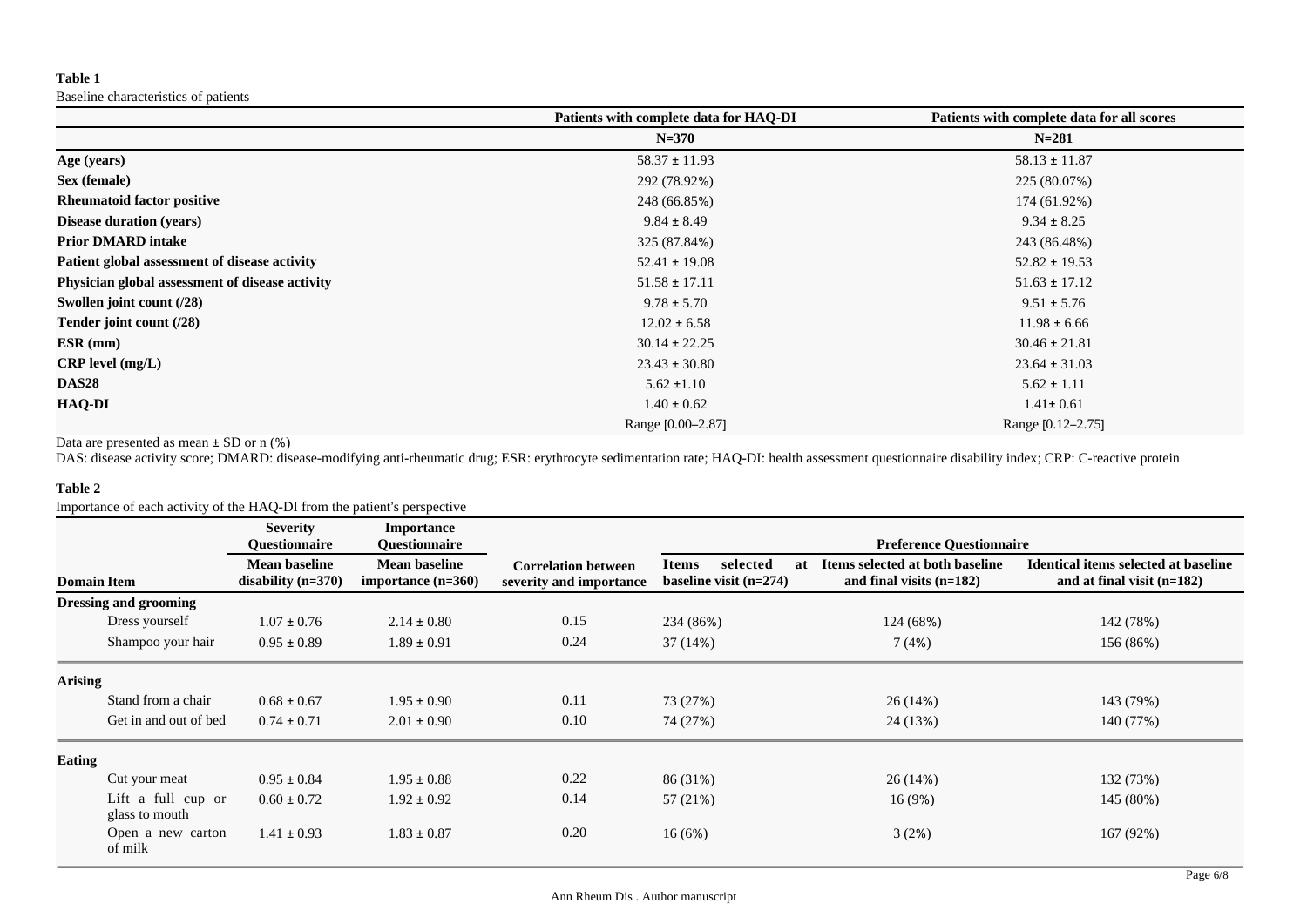|                         | <b>Walking</b>                      |                 |                 |      |            |          |           |
|-------------------------|-------------------------------------|-----------------|-----------------|------|------------|----------|-----------|
|                         | Walk outdoors on<br>flat ground     | $0.74 \pm 0.69$ | $2.01 \pm 0.93$ | 0.22 | 150 (55%)  | 66 (36%) | 123 (68%) |
|                         | Climb 5 steps                       | $0.84 \pm 0.75$ | $2.04 \pm 0.88$ | 0.17 | 34(12%)    | 6(3%)    | 154 (85%) |
| <b>Hygiene</b>          |                                     |                 |                 |      |            |          |           |
|                         | Wash and dry entire<br>body         | $0.85 \pm 0.77$ | $2.18 \pm 0.91$ | 0.14 | 172 (63%)  | 97 (53%) | 135 (74%) |
|                         | Take a bath                         | $1.16 \pm 1.05$ | $1.87 \pm 1.01$ | 0.01 | 43(16%)    | 13 (7%)  | 148 (81%) |
|                         | Get on and off the<br>toilet        | $0.59 \pm 0.67$ | $2.08 \pm 0.99$ | 0.07 | 75 (27%)   | 32 (18%) | 133 (73%) |
| Reach                   |                                     |                 |                 |      |            |          |           |
|                         | Reach and get down<br>a 5-lb object | $1.68 \pm 0.97$ | $1.77 \pm 0.88$ | 0.13 | 45 (16%)   | 13 (7%)  | 148 (81%) |
|                         | Bend down and pick<br>up clothing   | $0.82 \pm 0.76$ | $1.79 \pm 0.89$ | 0.23 | 18 (7%)    | 6(3%)    | 166 (91%) |
| Grip                    |                                     |                 |                 |      |            |          |           |
|                         | Open car doors                      | $0.75 \pm 0.74$ | $1.70 \pm 0.89$ | 0.17 | 24 (9%)    | 4(2%)    | 165 (91%) |
|                         | jars<br>Open<br>(previously opened) | $1.13 \pm 0.87$ | $1.82 \pm 0.83$ | 0.25 | 26(9%)     | 8(4%)    | 165 (91%) |
|                         | Turn taps on and off                | $0.94 \pm 0.75$ | $2.04 \pm 0.85$ | 0.29 | 34 (12%)   | 8(4%)    | 155 (85%) |
| <b>Other activities</b> |                                     |                 |                 |      |            |          |           |
|                         | Run errands and<br>shop             | $0.86 \pm 0.85$ | $1.87 \pm 0.91$ | 0.14 | 89 (32%)   | 36 (20%) | 114 (63%) |
|                         | Get in and out of car               | $0.73 \pm 0.69$ | $1.83 \pm 0.92$ | 0.21 | $31(11\%)$ | 4(2%)    | 158 (87%) |
|                         | Do chores                           | $1.31 \pm 0.88$ | $1.87 \pm 0.89$ | 0.09 | 87 (32%)   | 41 (23%) | 151 (83%) |
|                         |                                     |                 |                 |      |            |          |           |

Data are presented as mean ± SD or n (%)